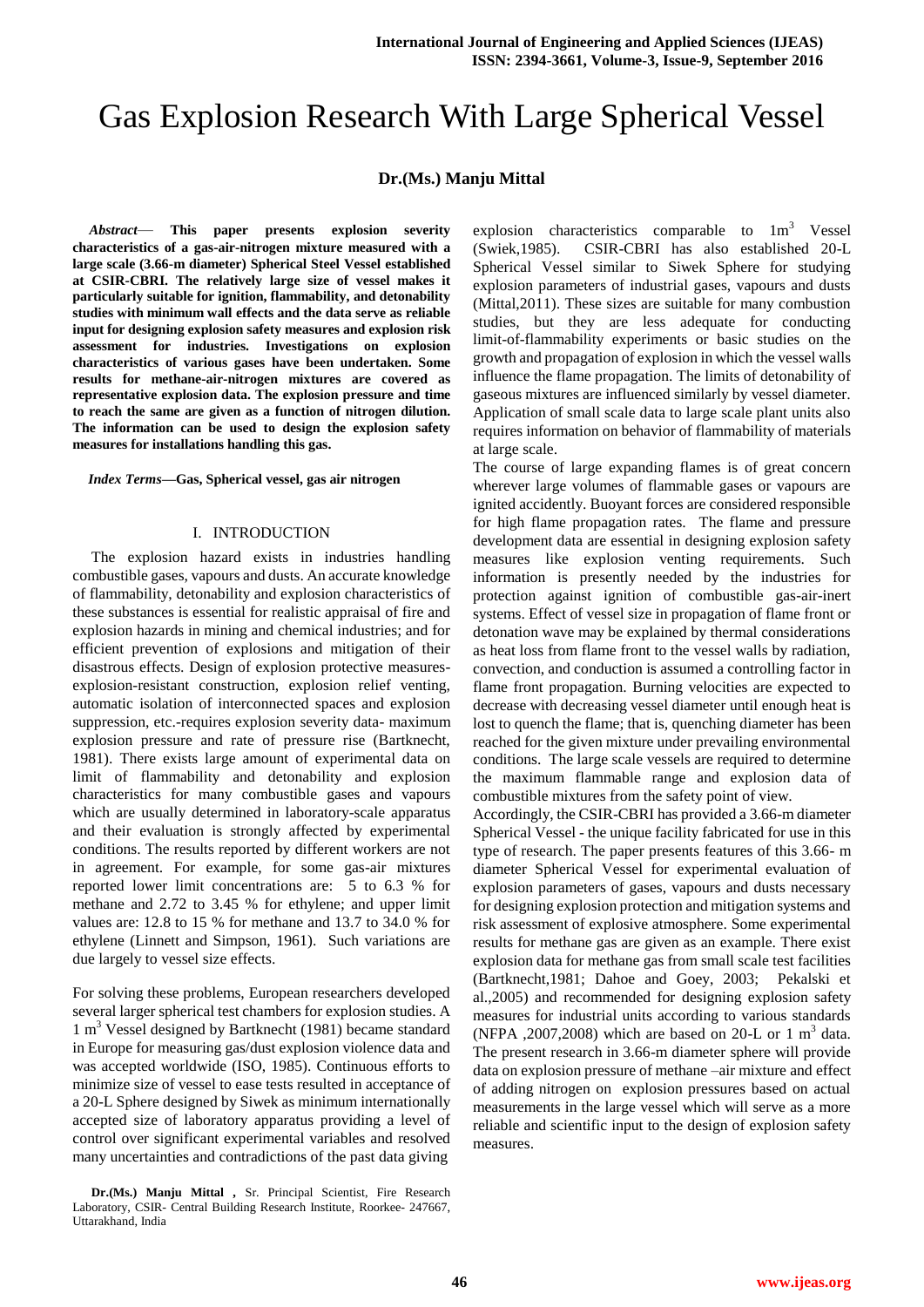## II. LARGE SCALE EXPLOSION EQUIPMENT, INTSTRUMENTATION AND EXPERIMENTAL **PROCEDURE**

Figure 1 shows the experimental test facility -3.66m diameter Spherical Steel Vessel. There are seven access ports for installation of various systems such as vacuum creation, gas or vapour introduction, circulation, ignition, pressure measurement and a door. The large size of the sphere permits personnel to enter and install special instrumentation and equipment for measuring various combustion parameters over comparatively large distances from the initiating source and make possible experiments at elevated, atmospheric and reduced pressures. Three of these access ports are 6´´ diameter nozzles located  $90^\circ$  apart from each other on the equator of the sphere; the door opening is centered at this level also. In addition, a 6´´ nozzle is located at the bottom and a 12<sup> $\degree$ </sup> nozzle at the top. The remaining two ports are 1-inch diameter pipes situated in the lower portion of the vessel. To facilitate operations within the sphere, the chamber is equipped with a removable floor of steel grating. The vessel is fabricated of firebox quality steel and is designed for a static pressure of 20 kg/cm<sup>2</sup>. This was stress-relieved and subjected to a hydrostatic test  $(30 \text{ kg/cm}^2)$  and a vacuum test (450 micron of mercury) for 30 minutes. Under transient conditions of explosions the vessel may be expected to withstand pressures even greater than 30 kg/cm<sup>2</sup> depending upon the duration of the pressure pulse. As a safe practice, the design pressure is not exceeded during the tests.

The large sphere can be used for many different types of combustion studies, some of which could not be conducted in a smaller vessel. These include: basic and applied research on the flammability and detonability characteristics of combustible-oxidant mixtures under vented and unvented conditions, and at elevated pressures or reduced pressures where ignition energy and vessel size must be sufficiently great to differentiate flammability limits from ignitability limits; studies of propagation of flames or explosions over large distances, thereby yielding a greater amount of information on variables like burning velocity, pressure rise, temperature rise, etc. at large distances from the initiation source with minimum wall effects in comparison to that possible by using smaller spherical vessel; and observations of shape and appearance of flames and their reactions for relatively long duration in various environmental conditions. The vessel is also used for investigations on physical processes associated with propagation of an explosion, e.g., studies of diffusion and stratification of gases to compare flame propagation and extinguishment in uniform and non-uniform combustible mixtures; and examination of effect of venting and induced turbulence to obtain data applicable to some of the environmental conditions encountered in practice. Studies can be carried out for vented and unvented explosions using various sizes of explosion vessels within sphere, mechanism of such explosions and their damage effect on surrounding materials under various degrees of confinement and with different ignition energy sources.

The ignition system installed in the Vessel has two brass electrodes (3 mm diameter) connected to a circuit which produces an electrical spark. The spark generating system has three units: variable capacitor bank having capacitors with different values; variable voltage supply/ continuous spark unit; and step-up transformer. The spark is triggered by high

voltage transformer using two-electrode system connected to the secondary winding of the transformer and fitted in the Vessel. The self-inductance of the secondary coil of the trigger transformer is 1 mH. The spacing between the electrodes is 6 mm. The spark may be continuous or of known energy. With variable combination of capacitance and voltage, it is possible to obtain sparks with ignition energies in the range  $0.5 \text{ mJ} - 3.2 \text{ J}$  using this circuit. There is precise electronic synchronization between gas circulation and spark onset. Energy discharged from the capacitor is calculated from the following formula, assuming no energy losses in the transformer,

$$
W = \frac{1}{2}C(V_i^2 - V_f^2)
$$
 (1)

Where,

W - Discharge energy, J

C - Total capacitance of discharge circuit, F

 $V_i$  - Initial voltage of charged capacitor, V

 $V_f$  - Final voltage of charged capacitor, V

A spark energy measurement system has been integrated in the spark generation circuit and net spark energies generated for various combinations of capacitance and voltages are determined in the conventional way by measuring current and voltage across spark gap as a function of time and integrating the power-verses-time curve. Measured spark energies were typically 90-95 % of the theoretical energies computed using equation 1.

The sphere was evacuated and predetermined volume of commercial grade methane, air and nitrogen were added. Gas-air-nitrogen mixture was then circulated through a 6<sup> $\degree$ </sup> diameter sidearm gas circulation system, until gas samples from the top and bottom gave identical fuel concentration within 0.1%, to ensure homogeneous mixtures. Samples of test mixtures were taken prior to ignition and were analyzed by a gas chromatograph. For the present experiments, ignition was done at the centre of the sphere with a 0.6 cm gap continuous spark from the discharge of a 10 kV transformer. Spark duration was held constant, approximately at 0.2 second. Dynamic pressure during explosion was measured using piezoelectric and strain gauge pressure transducers provided at two ports. Pressure-time curve was recorded by storage oscilloscope or high speed chart recorder. The electric pulse generated at the moment of spark firing is used to trigger the digital storage oscilloscope that monitors and stores both the pressure verses time signal and triggering signal. Experiments for explosion violence measurement were conducted over a wide range of gas concentration. Each experiment was repeated thrice.

## III. EXPERIMENTAL RESULTS & DISCUSSION

Experiments were carried out for a gas-air mixture having stoichiometric concentration of methane gas in air and for addition of various amounts - 5, 10, 15,20,25,30, 35 or 40 % of nitrogen to this mixture. The composition of mixtures used for experiments is given in Table 1. All the mixtures were centrally ignited. Figure 2 shows typical explosion pressure verses time curves on reproduction of experimental data obtained in the 3.66-m diameter Spherical Vessel for stoichiometric methane-air mixture and for addition of 5 % nitrogen to this mixture. Experimental explosion pressure curves similar to Figure 2 were recorded for all the mixtures given in Table 1.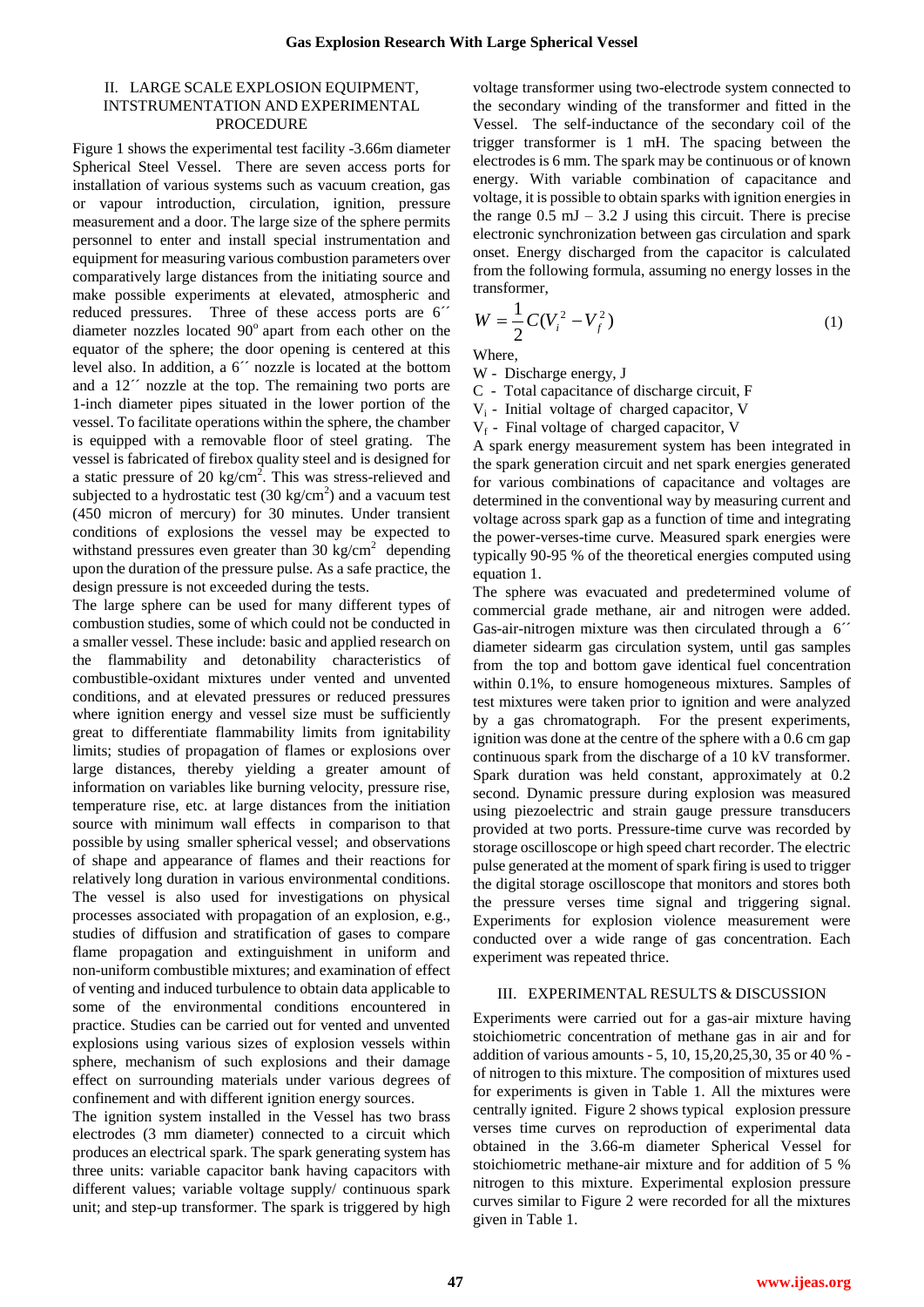#### **International Journal of Engineering and Applied Sciences (IJEAS) ISSN: 2394-3661, Volume-3, Issue-9, September 2016**

These pressure-time records were analysed for determination of maximum explosion pressure, rate of pressure rise and time to reach the maximum explosion pressure. The results are presented in Figure 3. Detailed data will be presented in a separate publication. The pressure-rise and rate of pressure rise in the constant volume deflagration were strongly influenced by the inert concentration of the combustible gas mixture. No explosion could be recorded for 40 % nitrogen addition. The minimum nitrogen required for inerting methane-air mixtures was not determined but it is known to be greater than 35 and less than 40 %. The reported value of critical oxygen concentration is 12 % (Zabetakis, 1965), which indicates that nitrogen addition requirement for stoichiometric methane-air mixture is slightly more than 35%.

Pressure rise was not a simple cubic function of time, although this law was nearly approximated for some mixtures during the early period of burning. Rates of pressure rise were maximum near the end of the combustion period and ranged from high of 40 bar/s for the 9.52 % methane-air mixture to less than 1 bar/s for the mixture with 35 % added nitrogen. The time to reach to maximum explosion pressure for combustion of a stoichiometric methane-air mixture can be estimated by equation 2 (Zabetakis,1965)

$$
t = 75. V^{1/3} \tag{2}
$$

Where,

t - Time in milliseconds

V- Volume of spherical vessel in cubic feet.

The predicted time to reach the maximum explosion pressure using equation 2 is 0.72 s which is in close agreement with the experimental value – 0.7 s presented in Fig.ure 3 for stoichiometric methane-air mixture.

#### IV. CONCLUSION

The explosion severity data - maximum explosion pressure and time to reach the maximum explosion pressure determined with large spherical vessel for methane gas reported in this paper may be used in practical design of various explosion safety measures aimed at suppressing the disastrous effects of explosion e.g. for sizing explosion relief venting systems or inerting. The large size of sphere permits the study of large buoyant flames and minimizes errors uncertainties due to adiabatic compression of unburned gas involving pressure and corresponding temperature effects, spatial distribution of the flame luminosity for defining flame front location, and temperature gradients across the flame front controlling density of the burnt gas- in determining burning velocities. Only limited data are presented here. Further details will be presented in future publications**.** 

#### **REFERENCES**

- [1] Bartknecht, W., 1981. Explosion: Course, Prevention, Protection, Berlin: Springer.
- [2] NFPA 68, 2007. Standard on Explosion Protection by Deflagration Venting, National Fire Protection Association, Quincy, MA, USA.
- [3] NFPA 69, 2008. Standard on Explosion Prevention Systems, National Fire Protection Association, Quincy, MA, USA.
- [4] ISO 6184/2, 1985. Explosion Protection Systems- Part 2: Determination of Explosion Indices of Combustible Gases in Air, Switzerland: International Organization for Standardization.
- [5] Linnett, J.W., and Simpson, C.J.S.M., 1957. Symp. Combst., 6<sup>th</sup> Yale Univ. p. 20, Reinhold, New York.
- Mittal, M, 2012. Dust Explosion Violence Measurement with 20-L Spherical Vessel, Chemical Products Finder 31:5, 34-36.
- [7] Pekalski,A.A., Schildberg, H.P., Smallegange, P.S,.D., Lemkowitz, S.M., Zevenbergen, J.F., Braithwaite, M., and Pasman, H.J., 2005. Determination of the Explosion Behaviour of Methane and Propane in Air or Oxygen at Standard and Elevated Conditions., Process Safety and Envirobmental Protection , 83(B5):421-429.
- [8] Siwek,R., 1985. Development of a 20-L Laboratory Apparatus and its Application for the Investigation of Combustible Dusts, Ciba Geigy AG, Basel, Switzerland.
- [9] Zabetakis, M.G., 1965. Flammability Characteristics of Combustible Gases or Vapours, BuMines Bull. 627, 121pp.

# **Table 1. Composition of methane-air-nitrogen mixtures used for experiments**

| Sl.<br>N       | Nitroge<br>n added | Methane<br>, | Air          |                          |                                   | Total<br>Nitrogen        |
|----------------|--------------------|--------------|--------------|--------------------------|-----------------------------------|--------------------------|
| 0.             | ,<br>Vol. %        | Vol. %       | Vol.<br>$\%$ | Oxygen<br>Vol. in<br>air | Nitro<br>gen<br>Vol.<br>in<br>air | in<br>mixture,<br>Vol. % |
| $\mathbf{1}$   | $\overline{0}$     | 9.52         | 90.48        | 19.00                    | 71.48                             | 71.48                    |
| $\overline{c}$ | 5                  | 9.04         | 85.96        | 18.05                    | 67.91                             | 72.91                    |
| 3              | 10                 | 8.57         | 81.43        | 17.10                    | 64.33                             | 74.33                    |
| $\overline{4}$ | 15                 | 8.09         | 76.91        | 16.15                    | 60.76                             | 75.76                    |
| 5              | 20                 | 7.62         | 72.38        | 15.20                    | 57.18                             | 77.18                    |
| 6              | 25                 | 7.14         | 67.86        | 14.25                    | 53.61                             | 78.61                    |
| $\tau$         | 30                 | 6.66         | 63.34        | 13.30                    | 50.04                             | 80.04                    |
| 8              | 35                 | 6.19         | 58.81        | 12.35                    | 46.46                             | 81.46                    |
| 9              | 40                 | 5.71         | 54.29        | 11.40                    | 42.89                             | 82.89                    |



Fig.1. Large- 3.66-m diameter Spherical Vessel for explosion research studies